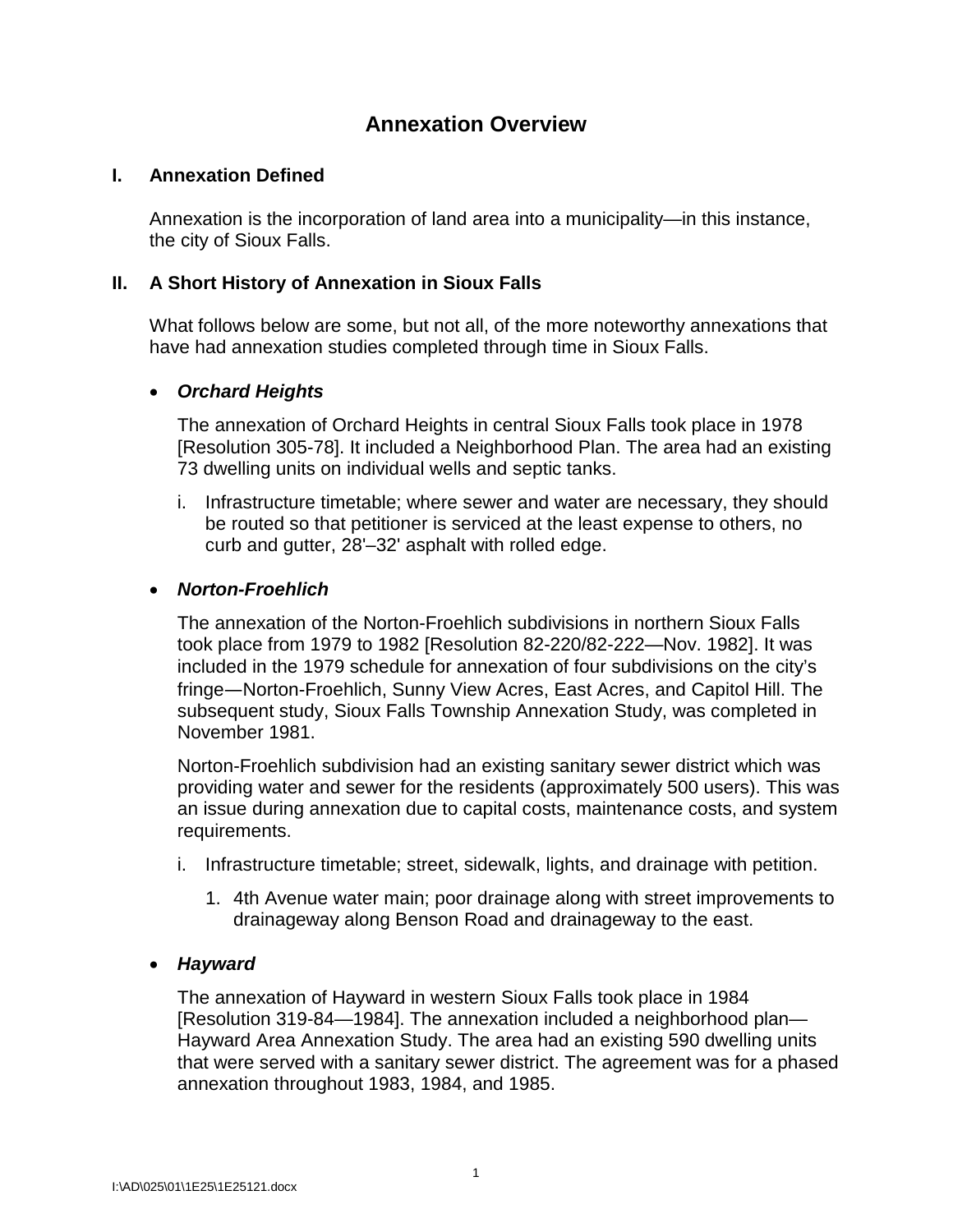- i. Infrastructure timetable; City agrees to provide utilities and municipal services according to the timetable in the 1982 Study.
	- 1. Street, sidewalks, lights, water, drainage with petition.
	- 2. Parks by 2000.
	- 3. Study, costs of installing infrastructure will be assessed to the adjacent benefitting property owner.

# • *East Acres*

The annexation of the East Acres subdivision in east Sioux Falls took place from 1979 to 1982 [Resolution 315-81—Dec. 1981]. It was included in the 1979 schedule for annexation of four subdivisions on the city's fringe—Norton-Froehlich, Sunny View Acres, East Acres, and Capitol Hill. The subsequent study, Sioux Falls Township Annexation Study, was completed in November 1981. East Acres subdivision had an existing 53 dwelling units.

- i. Infrastructure timetable; upon petition, sewer, water, curb and gutter, street, sidewalk, lights.
	- 1. Connection to lift station; Sycamore Avenue water, well-drained with street improvements toward Sycamore Avenue, tanker truck from Station 4.

## • *Capitol Hill*

The annexation of the Capitol Hill subdivision in east Sioux Falls took place from 1979 to 1982 [Resolution 315-81-–Dec. 1981]. It was included in the 1979 schedule for annexation of four subdivisions on the city's fringe—Norton-Froehlich, Sunny View Acres, East Acres, and Capitol Hill. The subsequent study, Sioux Falls Township Annexation Study, was completed in November 1981. Capitol Hill subdivision had an existing 38 dwelling units.

- i. Infrastructure timetable; upon petition, sewer, water, curb and gutter, street, sidewalk, lights.
	- 1. Northeast interceptor, Sycamore Avenue water, well-drained with street improvements toward Sycamore Avenue, tanker truck from Station 4.

## • *Sunny View Acres*

The annexation of the Sunny View Acres/Elliott's subdivision in east Sioux Falls took place in 1978 [Resolution 315-81-–Dec. 1981]. It was included in the 1979 schedule for annexation of four subdivisions on the city's fringe—Norton-Froehlich, Sunny View Acres, East Acres, and Capitol Hill. The subsequent study, Sioux Falls Township Annexation Study, was completed in November 1981. Sunny View subdivision had an existing 91 dwelling units.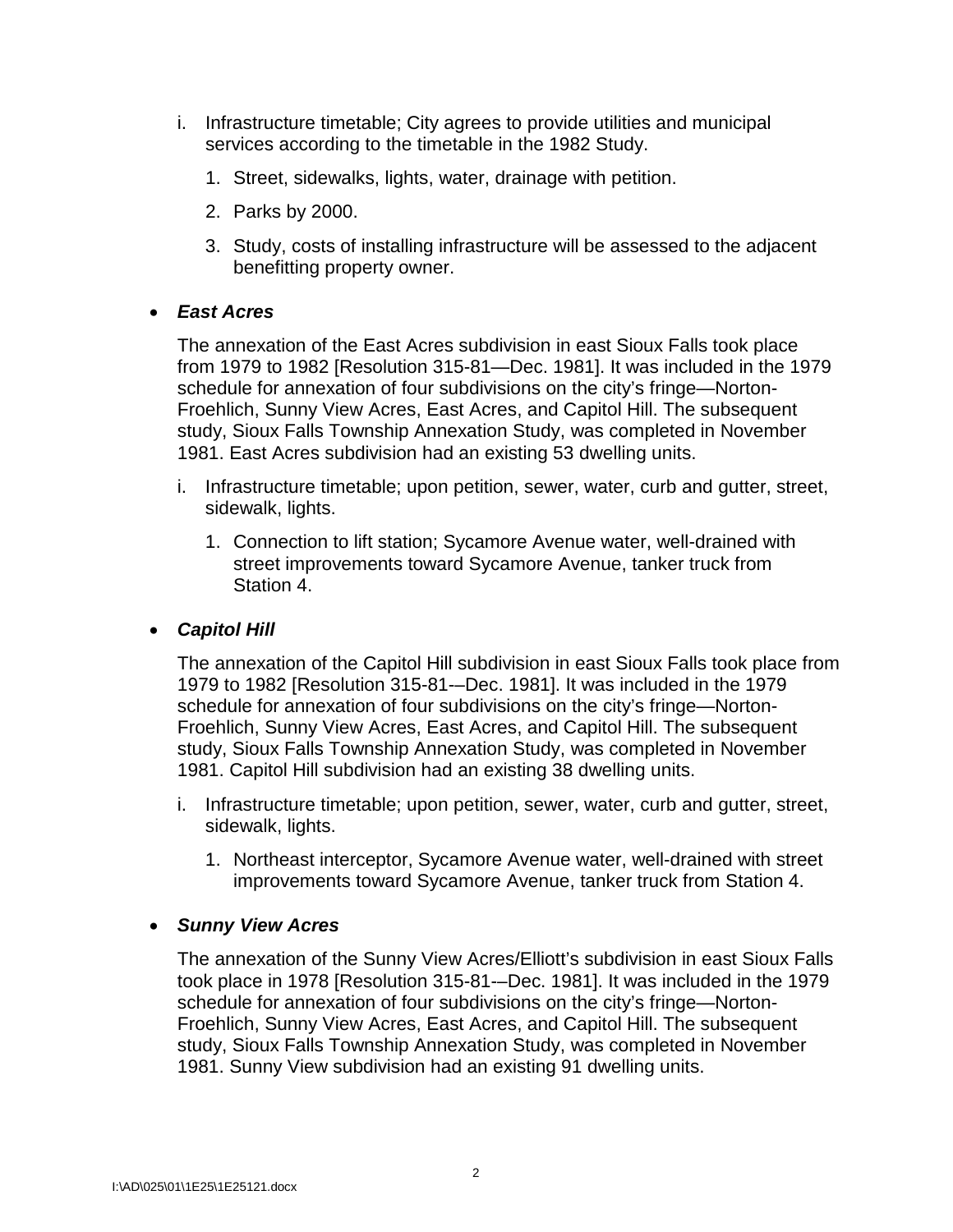i. Infrastructure timetable; upon petition, sewer within Sycamore Avenue, water in Dubuque Avenue, curb and gutter, street, sidewalk, lights, drainage with or without annexation, tankers from Fire Station 4.

#### • *Northwest*

The annexation of the northwest area of Sioux Falls took place from 1979 to 1982 [Resolution 82-222—Nov. 1982]. It was included in the 1979 schedule for annexation of four subdivisions on the city's fringe—Norton-Froehlich, Sunny View Acres, East Acres, and Capitol Hill. The subsequent study, Sioux Falls Township Annexation Study, was completed in November 1981.

i. Infrastructure timetable; Sencore Drive sewer line, new lift station, 1982 water along Westport Avenue, sewer, curb and gutter, streets, sidewalks, lights, well-drained, Fire Station 5.

#### • *Northwest Annexation*

The annexation of the sewer basin within the northwest area of Sioux Falls took place in June 1984 [Resolution 84-98]. The basin is north and west of Madison Street to 60th Street North, west of I-29.

i. Infrastructure timetable; Sioux River North Interceptor, 4,000 acres.

#### • *Highland*

The annexation of the northcentral subdivision of Sioux Falls took place in 2001 [Resolution 116-01/137-01]. The subdivision had 4 dwelling units.

i. Infrastructure timetable; preparation of engineering plans and specifications will begin on the installation of all municipal utility and street improvements upon receipt of a petition signed by one or more property owners within the area requesting one or more of these municipal services. These municipal services include sewer, water, curb and gutter, street grading and graveling, driveway approaches, street pavement, drainage improvements, sidewalk, and streetlights. The desired improvements will be constructed within two years (three years for the final street surfacing) of the City's receipt of a petition unless delayed by legal challenge.

The cost of installing the infrastructure improvements described above will be assessed to the adjacent benefiting property owners.

#### • *Southwest*

The annexation of the southwest area of Sioux Falls took place in 2003 [Resolution 06-03/43-03]. The subdivision had 15 dwelling units. There was a Southwest Annexation Study completed with this annexation.

i. Infrastructure timetable; preparation of engineering plans and specifications will begin on the installation of all municipal utility and street improvements